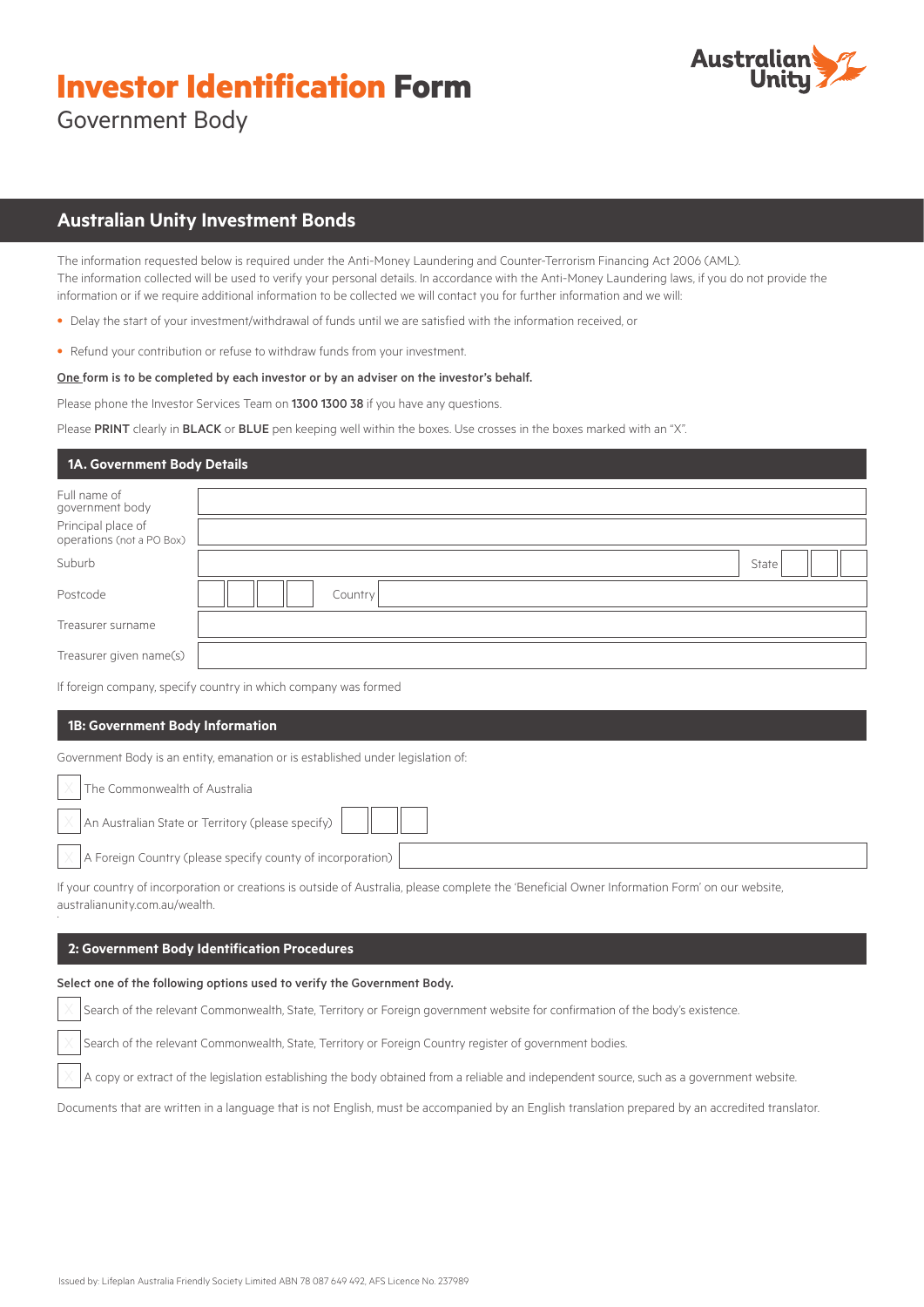# **3. Government Body Declaration**

I/We have no reason to suspect that the contribution lodged with the application or any subsequent contributions is or will be derived from or related to any money laundering, terrorism financing or other illegal activities.

A certified copy of each document is to be attached to this completed form (do not send originals). Each page of a copy must be certified as a true copy. Please sign here confirming that all information being forwarded is correct.

I/We declare that the information provided for meeting FATCA requirements (where applicable) is true and correct and that I/we will provide all necessary co-operation and assistance in order for us to comply with obligations under Australian legislation designed to give effect to the FATCA agreement between Australia and the United States.

#### **Signature** Date

| ignature | Date |
|----------|------|
|          |      |

#### **Persons who may certify documents**

A certified copy means a document that has been certified as a true copy of an original document by one of the following persons:

- A person who is enrolled on the roll of the Supreme Court of a State or Territory, or the High Court of Australia, as a legal practitioner (however described).
- A judge of a court or a magistrate.
- A chief executive officer of a Commonwealth court.
- A registrar or deputy registrar of a court.
- A Justice of the Peace.
- A notary public (for the purposes of the Statutory Declaration Regulations 1993).
- A police officer.
- An agent of the Australian Postal Corporation with 2 or more years of continuous service who is employed in an office supplying postal services to the public.
- An officer with 2 or more continuous years of service with one or more financial institution (for the purposes of the Statutory Declaration Regulations 1993).
- An officer with, or authorised representative of, a holder of an Australian financial services license, having 2 or more continuous years of service with one or more licensees.
- A member of the Institute of Chartered Accountants in Australia, CPA Australia or the National Institute of Accountants with 2 or more years of continuous membership.

#### **The certifier must:**

 $\times$ 

your documents:

# Write the following wording, or similar, on the copy of

Example, for identity verification documents that contain a photograph of you "I certify that I have seen the original documentation and that the photograph is a true likeness and this copy is a complete and accurate copy of that original."

Example, for other identity verification documents "I certify that I have seen the original documentation and this copy is a complete and accurate copy of that original."

# Sign and date each page of the photocopy.

Add their name in block capitals along with their position/ capacity, address and daytime contact telephone number (not a mobile phone). The certifier may be contacted by us.

Add the official stamp of their office, if possible.